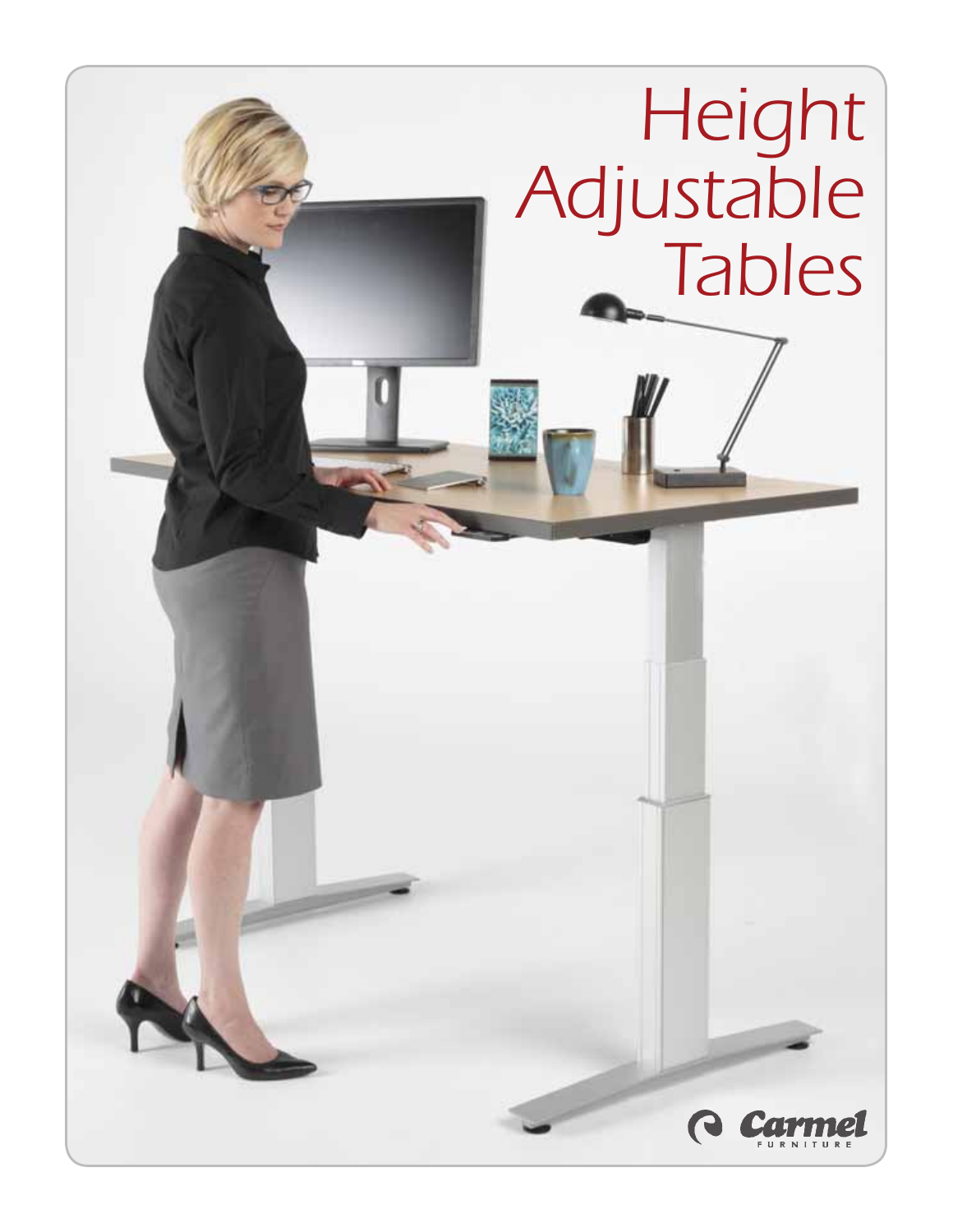## *The Frames*

*Carmel's adjustable-height table systems combine unique, sustainable materials with expert design for a state-of-the-art column-and-drive system. Our durable four-piece construction using military-vehicle adhesives to create rich, clean lines without holes, crimp marks, or weld splatter. Anodized aluminum provides a level of durability and environmental responsibility superior to most other materials.* 

## *Surfaces*

*Tops are manufactured with a material laminated, two sides with a finish saturated in melamine resins.*

*Panels exceed requirement specified in Grade M – 3 of North America's ANSI – A208.1 – 1993. The saturated finish is thermofused to a particle board, therefore the product will never delaminate like high pressure laminates available in 2 in stock colors.* 

*Melamine options:*



*Wood Veneer tops are made with 3mm American wood veneers using true species with semi-gloss UV finish.*

*Wood Options:*

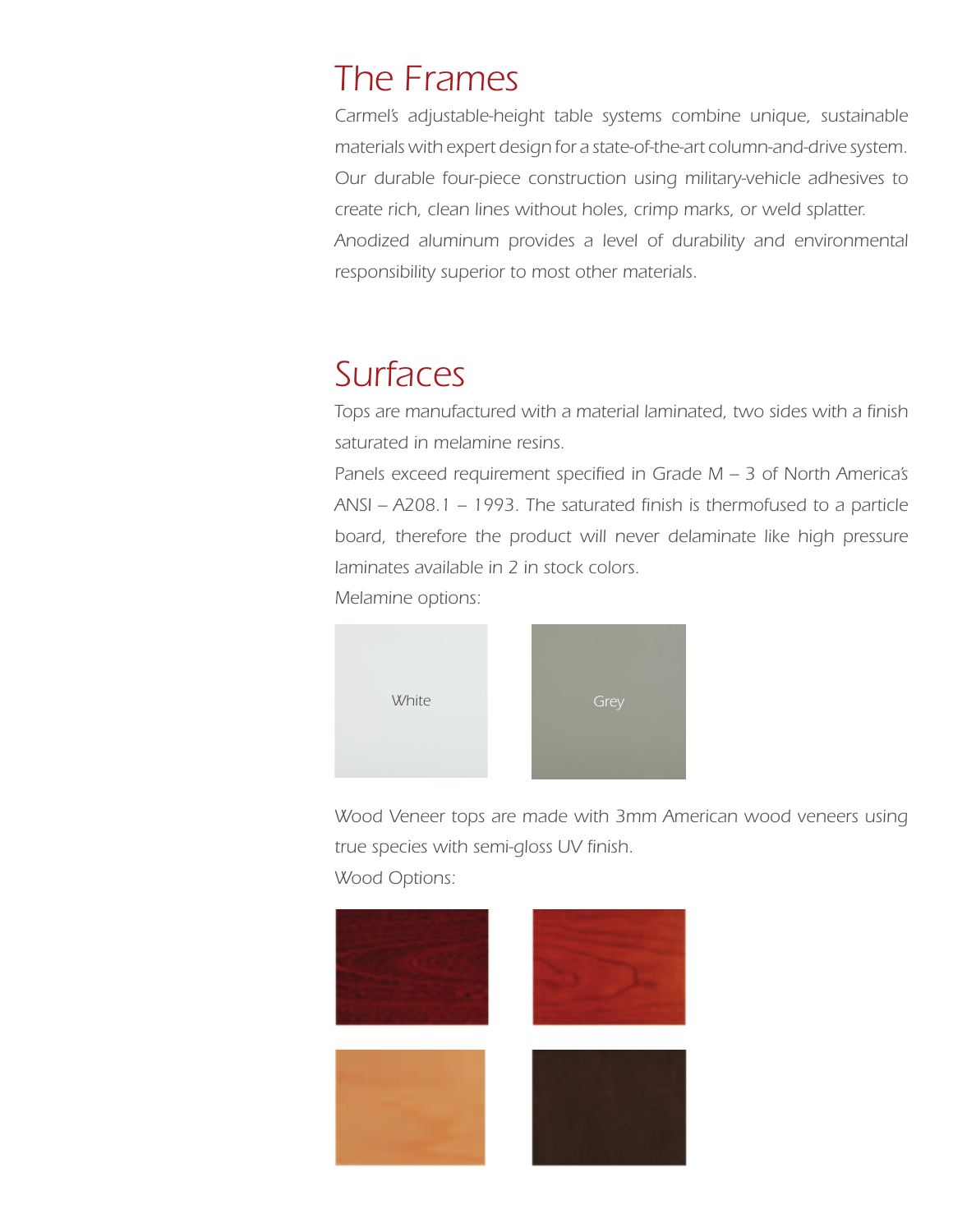## *Build Your Table, It's Easy As 1, 2, 3*

*Choose You Top Size And Color*

| Size            | <b>Material</b> | <b>List Price</b> |
|-----------------|-----------------|-------------------|
| 48x24           | Melamine        | \$140             |
| 60x24           | Melamine        | \$175             |
| 60x30           | Melamine        | \$220             |
| 72x30           | Melamine        | \$265             |
| 70x36/24 Corner | Melamine        | \$335             |
| 48x24           | Veneer          | \$325             |
| 60x24           | Veneer          | \$365             |
| 60x30           | Veneer          | \$365             |
| 72x30           | Veneer          | \$425             |
| 70x36/24 Corner | Veneer          | \$625             |

## *Choose your frame and control unit*

|                                             | Range       | 30"D top T-leg / C-leg | 24"D top T-leg / C-leg |
|---------------------------------------------|-------------|------------------------|------------------------|
| 2-leg Single Action<br>Smart Touch Handset  | $26 - 45$   | \$1380                 | \$1365                 |
| 2-leg Single Action<br>Programmable Handset | $26 - 45$ " | \$1430                 | \$1415                 |
| 2-leg Dual Action<br>Smart Touch Handset    | 22.5"-48.5" | \$1525                 | \$1510                 |
| 2-leg Dual Action<br>Programmable Handset   | 22.5"-48.5" | \$1575                 | \$1560                 |
| 3-leg Single action<br>Smart Touch Handset  | 26"-45"     | \$1905                 | \$1890                 |
| 3-leg Single action<br>Programmable Handset | $26 - 45$   | \$1955                 | \$1940                 |



*Quick mountin Smart Touch Handset Quick mounting Easy-to-use control buttons*



*Programmable Handset Super flat design Information display with status configurations Up to 4 pre-set configuration Display in inches or mm Quick mounting slide away*